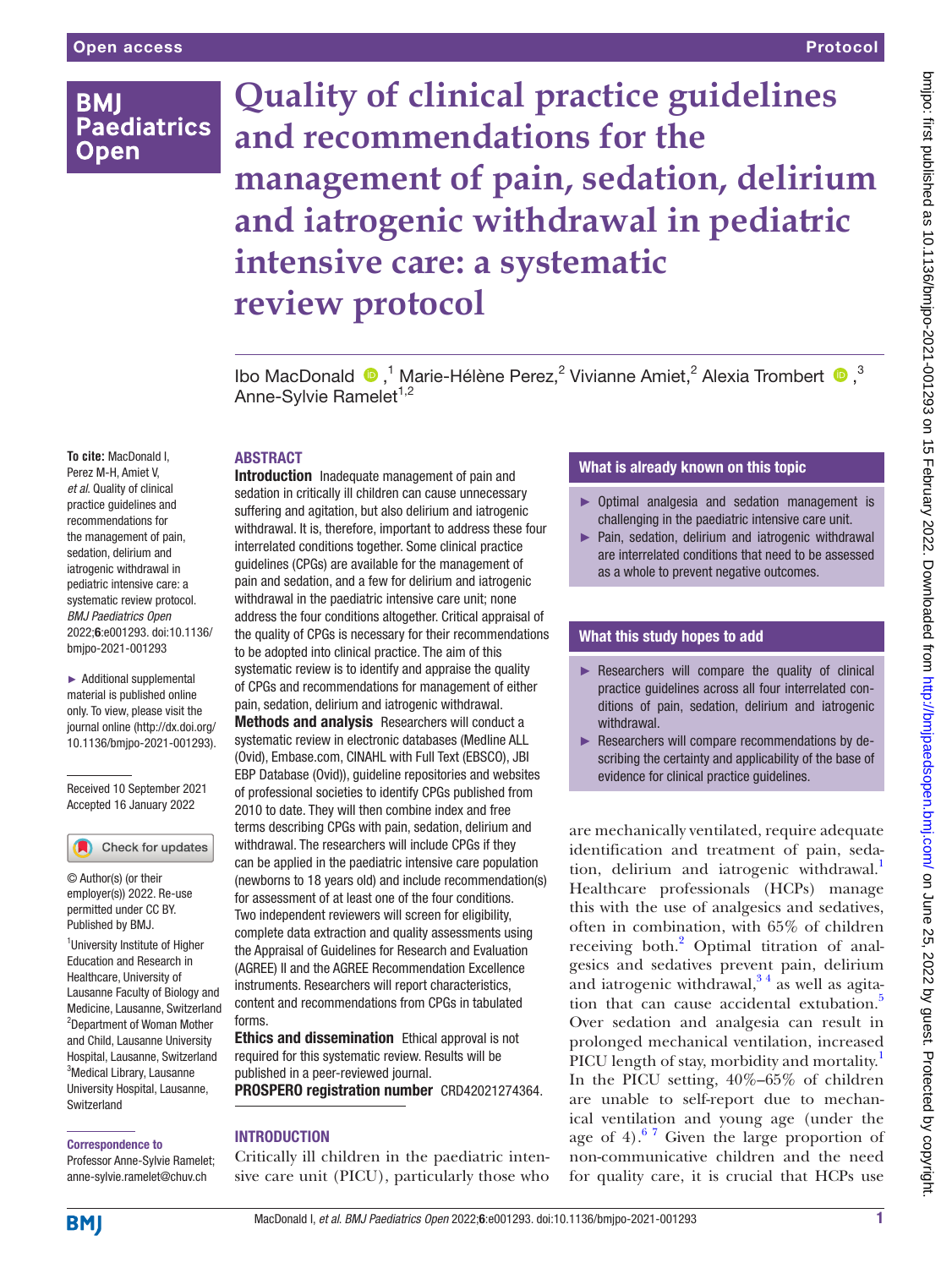multiple measurement instruments to assess pain, sedation, delirium and iatrogenic withdrawal.

Assessment is the cornerstone for management of the four conditions.<sup>[8](#page-5-4)</sup> It helps HCPs to individualise treat-ment and plan appropriate multimodal interventions.<sup>[1](#page-5-2)</sup> Although, HCPs have access to several measurement instruments for assessing pain and sedation,<sup>[9](#page-5-5)</sup> and more recently, for delirium and iatrogenic withdrawal.<sup>10</sup> A recent survey including 168 PICUs in 18 countries, found wide variation in the application of measurement instruments across the four conditions into practice.<sup>11</sup> In fact, some researchers have shown that HCPs struggle to select the right measurement instrument for these four conditions.<sup>12</sup><sup>13</sup> This may be due to the overlap among similar behavioural cue items across measurement instruments across these four conditions, or the plethora of measurement instruments available.<sup>10</sup> <sup>14 15</sup> While on one hand there is a need for psychometrically sound measurement instruments for each condition, it is equally important not to look at these conditions in siloes but to incorporate them together into standardised care practices,  $1415$  either in clinical practice guidelines (CPGs) or as protocols or algorithms to improve assessment and management.

CPGs are created by synthesising research to help bridge the evidence-to-practice gap. The purported benefits of CPG implementation are the standardisation of care practices; improvements in patient safety; and patient outcomes.<sup>[16](#page-5-10)</sup> There are few CPGs for management of these four conditions in the PICU, with only two for pain, $17^{18}$  and one for pain, sedation and delirium.<sup>19</sup> Furthermore, some guidance documents exist, including practice/position/consensus statements/recommendations (hereafter, referred to as CPGs).<sup>14 20 21</sup> Although there is one position statement for the assessment of pain, sedation, delirium and iatrogenic withdrawal for paediatric critical care patients, $14$  it does not include recommendations for management. Previous systematic reviews of CPGs for pain in paediatrics exist. They target neonates,<sup>22</sup> or burn patients,<sup>23</sup> or focus on procedural<sup>[22](#page-5-13) 24</sup> or acute pain[.23](#page-5-14) Systematic reviews of CPGs concerning best practices for children in the PICU are lacking. To date, none have been conducted on either of the four conditions, nor have they been examined together. Recently, scholars have criticised systematic reviews of CPGs and their lack of quality appraisal of recommendations[.25](#page-5-15) Several systematic reviews of CPG recommendations have demonstrated evidence that weakly supports the recommendations.<sup>26 27</sup> Researchers, in a recent systematic review of CPGs for paediatric populations, that filtered publications between 2017 and 2019, found that 75% of the 216 CPGs were evidence-based.<sup>[28](#page-5-17)</sup> It is important that researchers establish methodological quality of CPGs and the evidence base of recommendations to promote evidence-informed interventions.

Quality CPGs and their contained recommendations should reflect the most current evidence. Although, numerous appraisal instruments exist for assessing the quality of  $CPGs$ ,<sup>[29](#page-5-18)</sup> internationally, the appraisal of

guidelines for research and evaluation (AGREE) II has emerged as the most widely used appraisal instrument.<sup>30</sup> The AGREE Enterprise recently developed the AGREE recommendation of excellence (AGREE-REX) instrument for the quality appraisal of recommendations.<sup>31</sup> Thus, researchers should use these two instruments jointly to assess CPG quality and to ensure that the evidence supporting recommendations in CPGs is reliable and trustworthy. This is essential so that CPGs remain sources of information that clinicians use to improve their practice and care of patients. The identification, appraisal and comparison of quality of CPGs and their recommendations is a valuable first step in informing efforts to incorporate these four overlapping conditions together in a standardised way to optimise care in the PICU. In this systematic review, researchers aim to appraise the quality of CPGs and recommendations for the assessment and management of pain, sedation, delirium and iatrogenic withdrawal in the PICU. Their specific objectives are:

- 1. To identify published CPGs for the assessment and management of pain, sedation, delirium and iatrogenic withdrawal.
- 2. To appraise the quality of selected CPGs.
- 3. To appraise the quality of recommendations included in CPGs.
- 4. To summarise the convergence of recommendations and the overall robustness of recommendation in CPGs.

#### METHODS AND ANALYSIS

Researchers of this study protocol used the methodological guide for conducting systematic reviews of CPGs to guide the development of each stage. $32$  They reported according to the Preferred Reporting items for Systematic Reviews and Meta-Analyses protocols (PRISMA) [\(online supplemental table 1A\)](https://dx.doi.org/10.1136/bmjpo-2021-001293).<sup>[33](#page-5-22)</sup>

#### Inclusion/exclusion criteria for study selection

To guide CPG selection, the population, intervention, comparators, attributes and recommendations framework was used (see [table](#page-2-0) 1).<sup>32</sup> For the purpose of this review, CPGs must have included recommendations developed from available evidence, including expert opinion[.16](#page-5-10) CPGs and guidance statements will be considered. CPGs that include paediatric populations will be included in this review if they: (1) are endorsed by a society, (2) include a recommendation for assessment of any of the four conditions and (3) are the most current version. Publication year will be limited to 2010 to present for two reasons. First, this timeframe corresponds with a paradigmatic shift in intensive care unit sedation practice.<sup>34</sup> Second, the first consensus guideline for critically ill children was published in 2006.<sup>20</sup> If updated within 5 years, as recommended, $35$  it would be captured within the search strategy. This review will include broad CPGs for the assessment and management of any of the four conditions, including postoperative pain. However, CPGs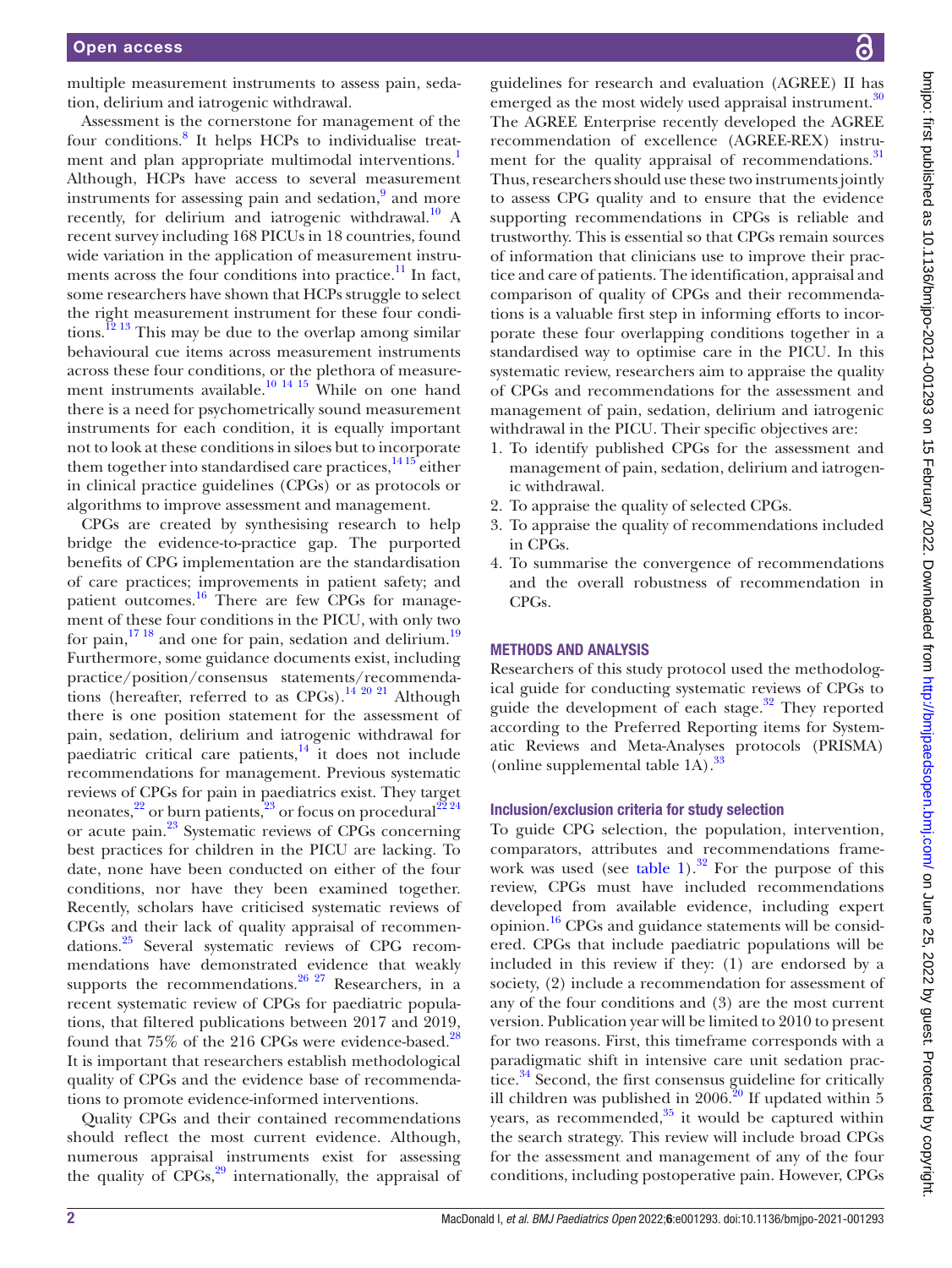<span id="page-2-0"></span>

| PICAR statement: inclusion and exclusion criteria<br>Table 1     |                                                                                                                                                                                                                                                                                                                                                                                                                                                                                                                                                                                                                                                                                                                                                                                                                                                                                                                                                                            |
|------------------------------------------------------------------|----------------------------------------------------------------------------------------------------------------------------------------------------------------------------------------------------------------------------------------------------------------------------------------------------------------------------------------------------------------------------------------------------------------------------------------------------------------------------------------------------------------------------------------------------------------------------------------------------------------------------------------------------------------------------------------------------------------------------------------------------------------------------------------------------------------------------------------------------------------------------------------------------------------------------------------------------------------------------|
| Population, clinical<br>indication(s), and condition(s)          | <b>Study population:</b><br>Include: Children (newborn (>38 weeks gestations) to 18 years of age)<br>Exclude: premature infants and adults<br><b>Clinical indications:</b><br>Include: management of either pain (including postoperative, persistent and prolonged<br>pain), sedation, delirium or iatrogenic withdrawal<br>Exclude: Management specific to medications, chronic and procedural pain of short<br>duration, procedural sedation provided in other care settings (eg, dentistry, radiology,<br>endoscopy) or for short duration<br><b>Conditions:</b><br>$\blacktriangleright$ Include: children in intensive care                                                                                                                                                                                                                                                                                                                                          |
| Interventions                                                    | Any intervention focusing on the on-going management of either pain, sedation, delirium or<br>iatrogenic withdrawal                                                                                                                                                                                                                                                                                                                                                                                                                                                                                                                                                                                                                                                                                                                                                                                                                                                        |
| Comparator(s), comparison(s)<br>and (key) content                | Comparator/comparison: Any<br>Key content:<br>If a broad population is included, the CPG must have separate recommendations for<br>children<br>The CPG can be implemented in the intensive care setting but does not need to be<br>specifically developed for intensive care<br>The CPG must include recommendations on assessment for either pain, sedation, delirium<br>or iatrogenic withdrawal                                                                                                                                                                                                                                                                                                                                                                                                                                                                                                                                                                         |
| Attributes of eligible CPGs                                      | <b>Language: No restrictions</b><br>Year of publication: 2010 onward<br>Setting:<br>Include: Applicable to paediatric intensive care, can be broad/general<br>Exclude: CPGs developed specifically for other settings: neonatal intensive care units,<br>emergency department, pre-operative/operating room<br>Developing/publishing organisation:<br>Include: CPGs issued or endorsed by international, national or regional societies/<br>professional organisations, or governments from developed countries<br>Exclude: CPGs that were developed by an individual organisation (eg, hospital) or unit<br>within an organisation<br>Version: Latest/newest version (preceding versions will be excluded)<br>Type: CPGs, consensus statements, practice/position recommendations/alerts/statements<br>Quality score: The AGREE II will be used to assess quality but will not be used as a criterion<br>to determine eligibility for inclusion in this systematic review |
| Recommendations<br>characteristics and 'other'<br>considerations | Recommendations: CPGs must have at least one specific recommendation for assessment<br>for either pain, sedation, delirium or iatrogenic withdrawal (either explicitly highlighted as a<br>recommendation (primary) or noted in the body of the text (secondary-not explicitly identified<br>as a recommendation)                                                                                                                                                                                                                                                                                                                                                                                                                                                                                                                                                                                                                                                          |

AGREE, Appraisal of Guidelines for Research and Evaluation; CPG, clinical practice guideline; PICAR, population, intervention, comparators, attributes and recommendation.

will be excluded if focused on specific patient groups (eg, cardiac). CPGs on diagnostic procedures (eg, endoscopy) or procedures of limited temporal duration (eg, venipuncture) will be excluded. Procedures that require prolonged use in the PICU setting (eg, respiratory support), will be included.

#### Search methods

### Informational sources

The search will be conducted in:

- 1. Four electronic databases: Medline ALL (Ovid), Embase.com CINAHL with Full Text (EBSCO), and Joanna Briggs Institute (JBI) EBP Database.
- 2. Ten guideline repositories.

3. Thirteen professional societies/organisations [\(online](https://dx.doi.org/10.1136/bmjpo-2021-001293) [supplemental table 1B\)](https://dx.doi.org/10.1136/bmjpo-2021-001293) contains a list of guideline repositories and professional societies/organisations to be searched).

#### Search strategy

The search strategy will be developed with the assistance of a health services librarian. Index and free terms describing CPGs and pain, sedation, delirium, withdrawal will be combined to create an advanced search strategy that will be translated for all databases and sources of information. The final search strategy for Embase.com is provided in [online supplemental table 1C](https://dx.doi.org/10.1136/bmjpo-2021-001293). The search strategy will be peer reviewed by another librarian using

bmipo: first published as 10.1136/bmipo-2021-001293 on 15 February 2022. Downloaded from http://bmipaedsopen.bmj.com/ on June 25, 2022 by guest. Protected by copyright. on June 25, 2022 by guest. Protected by copyright. <http://bmjpaedsopen.bmj.com/> bmjpo-1001293 on 15 February 25, 2022. Dy guest. Protected by copyright.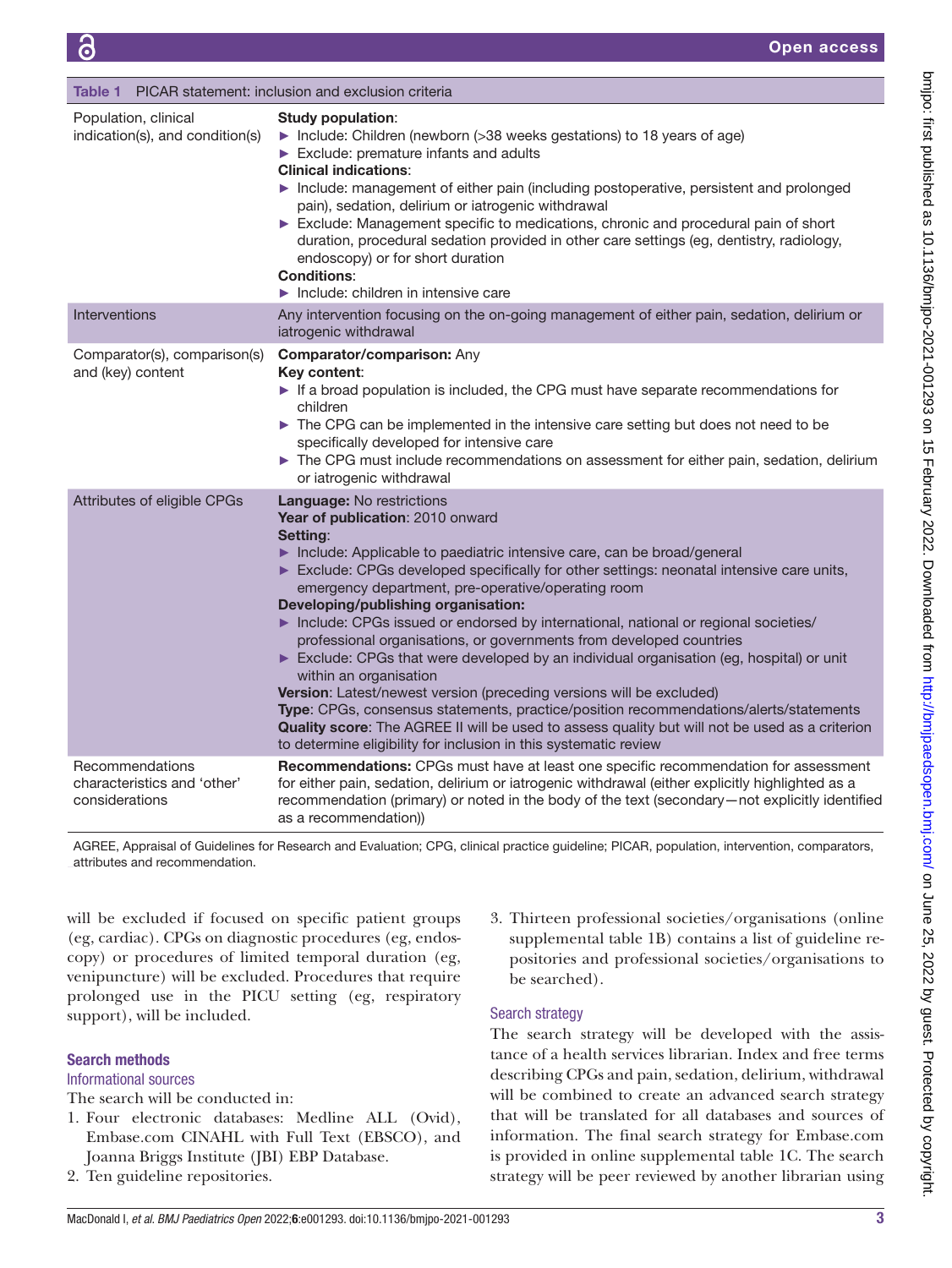the PRESS checklist.<sup>36</sup> During full-text screening, if a CPG is mentioned, it will be retrieved for review.

#### Guideline selection

The search results will be imported into Endnote 20 reference manager (Clarivate Analytics, USA) for duplicate removal. The remaining citations will be uploaded to Rayyan QCRI (Qatar Computing Research Institute, Doha, Qatar) to manage the screening process.<sup>[37](#page-5-27)</sup>

Titles and abstracts of all citations will be screened by two independent reviewers to determine those for fulltext review. These will be retrieved and assessed against the inclusion and exclusion criteria. Reasons for exclusion will be recorded. Any disagreements will be resolved through discussion and consensus or by a third reviewer.

Supporting documents (eg, evidence tables, conflict of interest declarations), where available, will be retrieved by the review team from the endorsing organisation's website to ensure all relevant documents will be available for quality appraisal for included CPGs.

The PRISMA flow diagram will be used to show the selection process and summarise the inclusion and exclusion details.<sup>38</sup>

#### Data extraction

Information from each included CPGs will be extracted by two independent reviewers. The review team developed an Excel spreadsheet for data extraction [\(online](https://dx.doi.org/10.1136/bmjpo-2021-001293) [supplemental figures 1–4D](https://dx.doi.org/10.1136/bmjpo-2021-001293)) to 4D) that will be piloted and revised during the data extraction phase. The following key areas will be extracted: (1) General information: title, first author, year of publication, language, developing organisation, country, type of CPG, condition addressed (pain, sedation, delirium, iatrogenic withdrawal), target population, target setting, level of evidence (LoE) rating system, grade of evidence rating system; (2) Quality of included CPGs using the AGREE II instrument (details below) $^{30}$ ; (3) Quality of recommendations from medium quality and higher CPGs using the AGREE-REX instrument (details below) $31$  and (4) Recommendations (one worksheet per condition, and each line will represent one recommendation): recommendation, grade of recommendation, classification of evidence, list of supporting citation(s), categorisation of recommendation as per CPG.

#### Quality appraisal of CPGs and recommendations

Quality of CPGs. Each included CPG will be independently appraised by at least two reviewers using the AGREE II instrument.[30](#page-5-19) The AGREE II is a validated and reliable appraisal instrument for assessing the quality of  $CPGs$ <sup>[30](#page-5-19)</sup> It contains 23 items across 6 domains: (1) scope and purpose; (2) stakeholder involvement; (3) rigour of development; (4) clarity of presentation; (5) applicability and (6) editorial independence. Each item will be appraised against a 7-point Likert scale ranging from 1 (strongly disagree) to 7 (strongly agree). In addition, there are two global rating scores: (1) overall quality of

Quality of CPGs recommendations. The AGREE–REX will be used for assessing the quality of recommendations. $31$  It is a recently developed, valid and reliable appraisal instrument containing nine items across three domains: (1) clinical applicability; (2) values and preferences and  $(3)$  implementability.<sup>31</sup> Each item will be appraised by at least three reviewers using the same seven-point Likert scale, as in the AGREE II. It includes a global rating score of the overall quality of the CPGs recommendations.

To score the AGREE II each item's score across reviewers will be summed and converted to a percentage of the maximum possible score for each domain. $30$  For the AGREE-REX, the consensus score approach will be used, whereby the review team will meet to agree on AGREE-REX item scores<sup>[39](#page-5-29)</sup>

To ensure standardisation of appraisal, the training tools available for the AGREE II on the website [\(www.](www.agreetrust.com) [agreetrust.com](www.agreetrust.com)) will be used to train each reviewer. For the AGREE-REX, a training video will be created by one research team member (ID). This video will be used to train each member of the review team. One included CPG will then be selected by the entire review team, and a consensus meeting will be held to ensure familiarity with the tools. The AGREE II inter-rater agreement will be calculated using intraclass correlation coefficients (ICCs) with a two-way random effects model for each domain. The levels of ICC agreement will be classified as poor (<0.50), moderate (0.50–0.75), good (0.75–0.9) and excellent  $(>0.9)$ .<sup>[40](#page-5-30)</sup>

#### Data synthesis

#### Quality of CPGs and recommendations

The AGREE Enterprise has no established quality threshold, instead review teams must establish their own prior to appraisal.<sup>41</sup> As recommended in a recent systematic review of AGREE II thresholds for determining CPG quality, we will use the three-step system where high quality are scores>60%, medium quality are scores between  $\geq 30\%$  and 60%, and low quality are scores <30% across all domains. $42$  For determining when the AGREE-REX will be applied to assessing recommendations the same a priori establishment of a threshold is recommended in the AGREE-REX user manual. $^{41}$  For this review, the AGREE-REX will be used only with CPGs that meet at least the medium level threshold (eg, *>*30%) for methodological development using the AGREE II. Clusters of recommendations on single topics (eg, assessment) will then be appraised in these CPGs. This decision was made because this is the first review of its kind, and the quality of recommendations between CPGs is uncertain.

The results of the AGREE II and AGREE-REX scores will be presented in a table. The quality of each domain will be presented as a heat map based on the threshold cut-offs for quality as described above.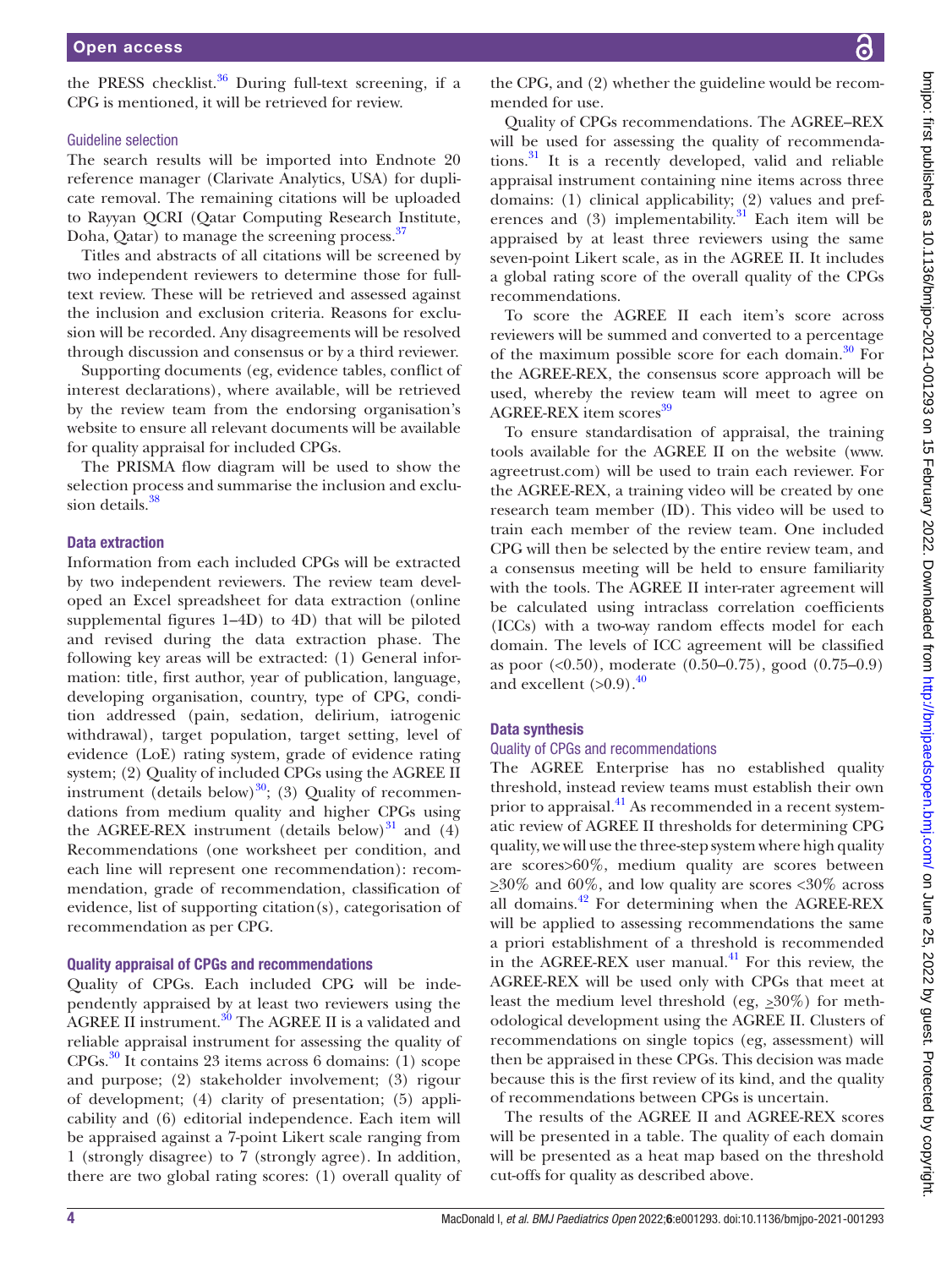## conditions, which has not been previously conducted, as well as the evaluation of the quality of CPGs and the base of evidence for included recommendations. A limitation of this systematic review will be ensuring the review team is sufficiently trained in using the AGREE-REX, as this is a novel tool. Currently, no training resources exist and guidance on its use during the systematic review process is lacking. This might lead to divergent scores. To mitigate this limitation, a member of the review team will develop a training video, and the researchers will use a consensus process. It is likely that the heterogeneity of research conducted in the PICU setting will lead to low-quality scores for recommendations. **CONCLUSION** Management of pain and sedation is a balancing act for HCPs in order to provide optimal comfort and avoid delirium and iatrogenic withdrawal for their paediatric patients. Recommendations for managing these four interrelated conditions are mixed. This systematic review will use rigorous methods to assess the quality and content of CPGs and included recommendations for the assessment and management of these four conditions. It will add to the current body of knowledge with the intention to optimise care and outcomes for critically ill paediatric patients in the PICU.

Twitter Ibo MacDonald [@ibobarmacd](https://twitter.com/ibobarmacd)

Contributors The conception and design of this systematic review protocol was completed by three authors (IM, A-SR and M-HP). The search strategy was developed by IM and AT with feedback from the review team (A-SR, M-HP and VA). IM prepared the first draft of the manuscript with all authors providing feedback towards the final manuscript.

Funding The authors have not declared a specific grant for this research from any funding agency in the public, commercial or not-for-profit sectors.

Competing interests No, there are no competing interests.

Patient consent for publication Not applicable.

Ethics approval Ethical approval is not required for this systematic review. To disseminate the results the study will be published in a peer-reviewed journal.

Provenance and peer review Not commissioned; externally peer reviewed.

Data availability statement Data sharing not applicable as no datasets generated and/or analysed for this study. No data are available.

Supplemental material This content has been supplied by the author(s). It has not been vetted by BMJ Publishing Group Limited (BMJ) and may not have been peer-reviewed. Any opinions or recommendations discussed are solely those of the author(s) and are not endorsed by BMJ. BMJ disclaims all liability and responsibility arising from any reliance placed on the content. Where the content includes any translated material, BMJ does not warrant the accuracy and reliability of the translations (including but not limited to local regulations, clinical guidelines, terminology, drug names and drug dosages), and is not responsible for any error and/or omissions arising from translation and adaptation or otherwise.

Open access This is an open access article distributed in accordance with the Creative Commons Attribution 4.0 Unported (CC BY 4.0) license, which permits others to copy, redistribute, remix, transform and build upon this work for any purpose, provided the original work is properly cited, a link to the licence is given, and indication of whether changes were made. See: [https://creativecommons.org/](https://creativecommons.org/licenses/by/4.0/) [licenses/by/4.0/](https://creativecommons.org/licenses/by/4.0/).

#### ORCID iDs

Ibo MacDonald <http://orcid.org/0000-0001-9490-8850> Alexia Trombert <http://orcid.org/0000-0002-4833-5219>

Synthesis of recommendations and their LoE

For medium and high methodological quality CPGs (based on the AGREE II), all recommendations and their related evidence will be extracted per condition. Once extracted, each recommendation will be categorised based on the type of care intervention, including: (1) prevention, (2) assessment and (3) management. Management interventions will be further subdivided into pharmacological and non-pharmacological. Summary tables will be created to highlight the consistency of all recommendations for each condition. The LoE associated with recommendations within each CPG will be reported but not standardised across CPGs.

#### PATIENT AND PUBLIC INVOLVEMENT

There was no patient or public involvement in the development of the systematic review protocol. The Swiss Society of Intensive Care Medicines' Pain, Agitation, Delirium, Immobility and Sleep working group will be involved in data synthesis as clinical experts.

#### **DISCUSSION**

This systematic review of CPGs will generate a succinct and comprehensive summary of the best available evidence for the assessment and management of pain, sedation, delirium and iatrogenic withdrawal. This will be a valuable first step towards standardising the assessment and management of pain, sedation, delirium and iatrogenic withdrawal in the PICU.

Research on pain, sedation, delirium and iatrogenic withdrawal practices across an international sample of 161 PICUs continues to demonstrate great variation.<sup>11</sup> Although HCPs use measurement instruments to identify patient changes based on behavioural cues, HCPs may find it challenging to interpret and use scores and determine which multimodal interventions to use. The overlap among similar behavioural cue items across measurement instruments and the multiple measurement instruments available has proved challenging for HCPs.<sup>[13 14](#page-5-33)</sup> Pain and sedation, and delirium and withdrawal, are concomitant pairs. This is demonstrated by the development and use of measurement instruments for these pairs (eg, COMFORT behaviour scale $43$  and SOS-PD $44$ ). Using measurement instruments is the first step towards goaldirected care, and this review will synthesise strategies to inform clinical practice.

Based on quality appraisal, the results will establish which CPGs can be recommended for use and implementation into clinical practice. It will also provide accessible summaries of the best evidence for each recommendation and type of care intervention for the four conditions to support implementation into practice. These results can be used as the basis for the development of a combined CPG for these four conditions specific for the PICU.

The strengths of this systematic review are the comprehensive search for CPGs on the four interrelated